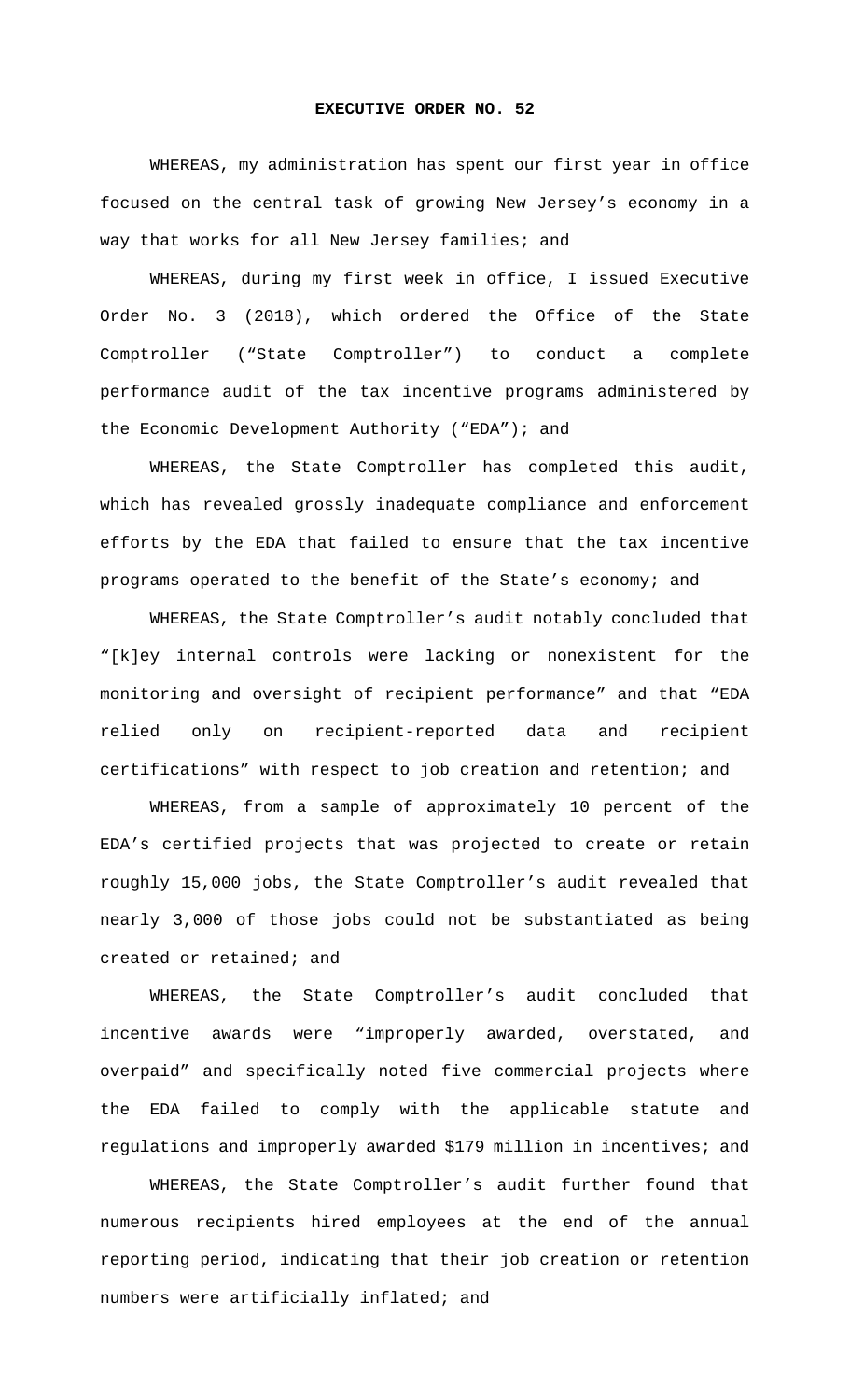WHEREAS, it is plainly unacceptable that billions of dollars in taxpayer money were awarded to companies based on promises of job creation and retention that often did not materialize; and

WHEREAS, legislators, advocacy groups, and numerous observers have all voiced their outrage that the EDA did not have proper enforcement mechanisms in place; and

WHEREAS, while the State Comptroller's audit has demonstrated the deficiencies in the EDA's tax incentive programs, the taxpayers of New Jersey deserve a thorough explanation of how and why these tax incentive programs operated with minimal oversight and accountability; and

WHEREAS, with the Grow NJ and Economic Redevelopment and Growth ("ERG") programs scheduled to expire on July 1, 2019, a public accounting of the decisions regarding the operation of these tax incentive programs will help inform lawmakers in their deliberations about whether and in what form these programs should be renewed, and what types of controls are needed both in the law and in practice;

NOW, THEREFORE, I, PHILIP D. MURPHY, Governor of the State of New Jersey, by virtue of the authority vested in me by the Constitution and by the Statutes of this State, do hereby ORDER and DIRECT:

1. There is hereby established the Task Force on EDA's Tax Incentives (the "Task Force"). The mission of the Task Force shall be to conduct an in-depth examination of the deficiencies in the design, implementation, and oversight of Grow NJ and ERG, including those identified in the State Comptroller's performance audit, to inform consideration regarding the planning, development and execution of any future iterations of these or similar tax incentive programs.

2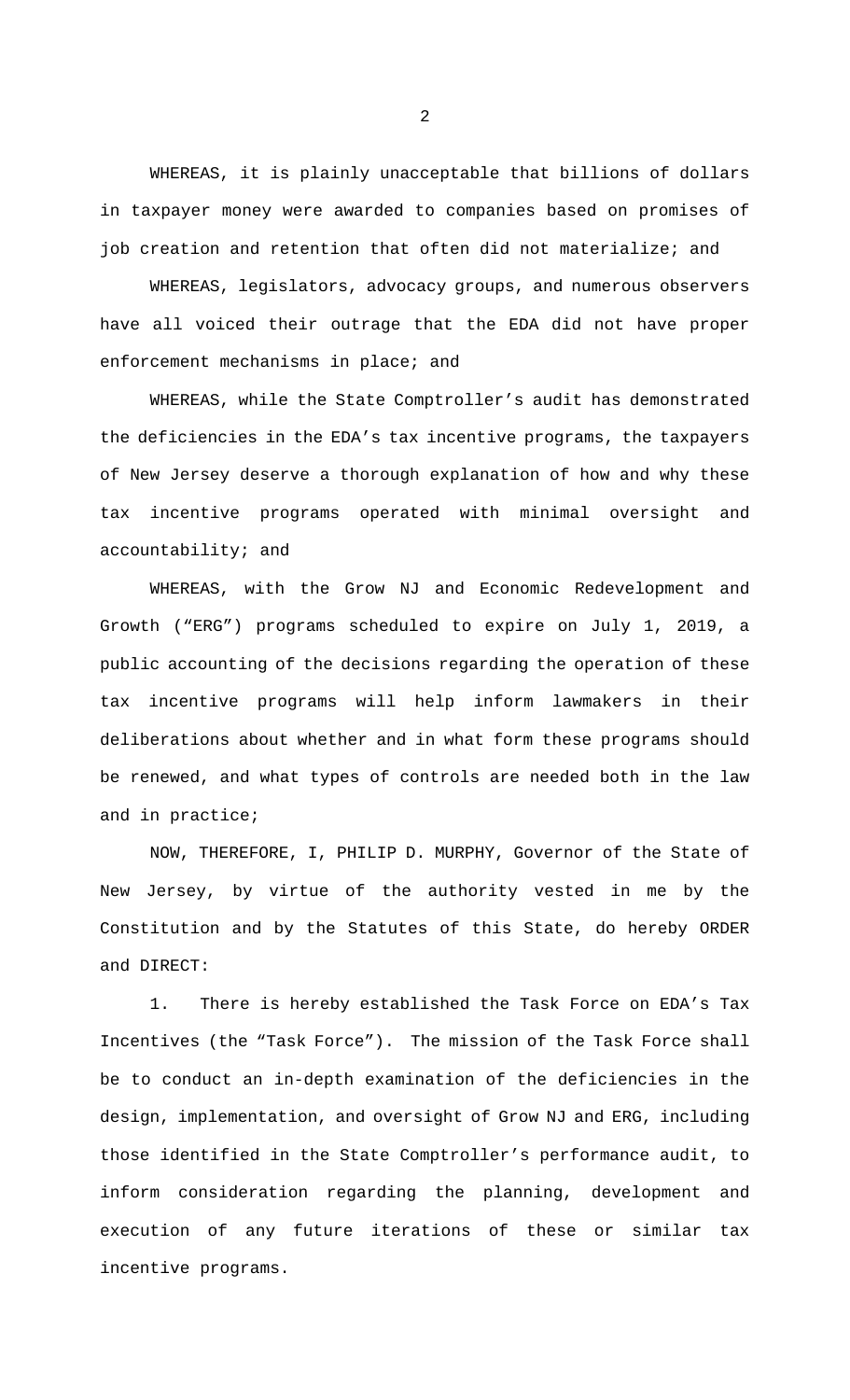2. The Task Force will hold public hearings and shall ask individuals to testify who can provide insight into the design, implementation, and oversight of these programs.

3. The Task Force shall be led by a chairperson, who shall be appointed by and serve at the pleasure of the Governor. The Governor may appoint additional members to the Task Force as needed, who shall also serve at the pleasure of the Governor. The chairperson and any additional members of the Task Force shall serve without compensation.

4. The Task Force is authorized to call upon any department, office, division or agency of this State to supply it with data and any other information or assistance available to such agency as the Task Force deems necessary to execute its duties under this Order. Each department, office, division or agency of this State is hereby required, to the extent not inconsistent with law, to cooperate fully with the Task Force within the limits of its statutory authority and to furnish it with such assistance on as timely a basis as is necessary to accomplish the purpose of this Order. Requests for legal assistance by the Task Force shall be made to the Attorney General upon the determination of the chairperson.

5. The Task Force shall seek to obtain voluntary cooperation from any individuals or entities who have access to information pertinent to the Task Force's mission. If the Task Force encounters individuals or entities who refuse to cooperate, it may refer the matter to the State Comptroller, which may exercise its subpoena authority, or to the EDA, which may exercise its authority to compel information from recipients pursuant to the terms of the incentive programs and grants.

3